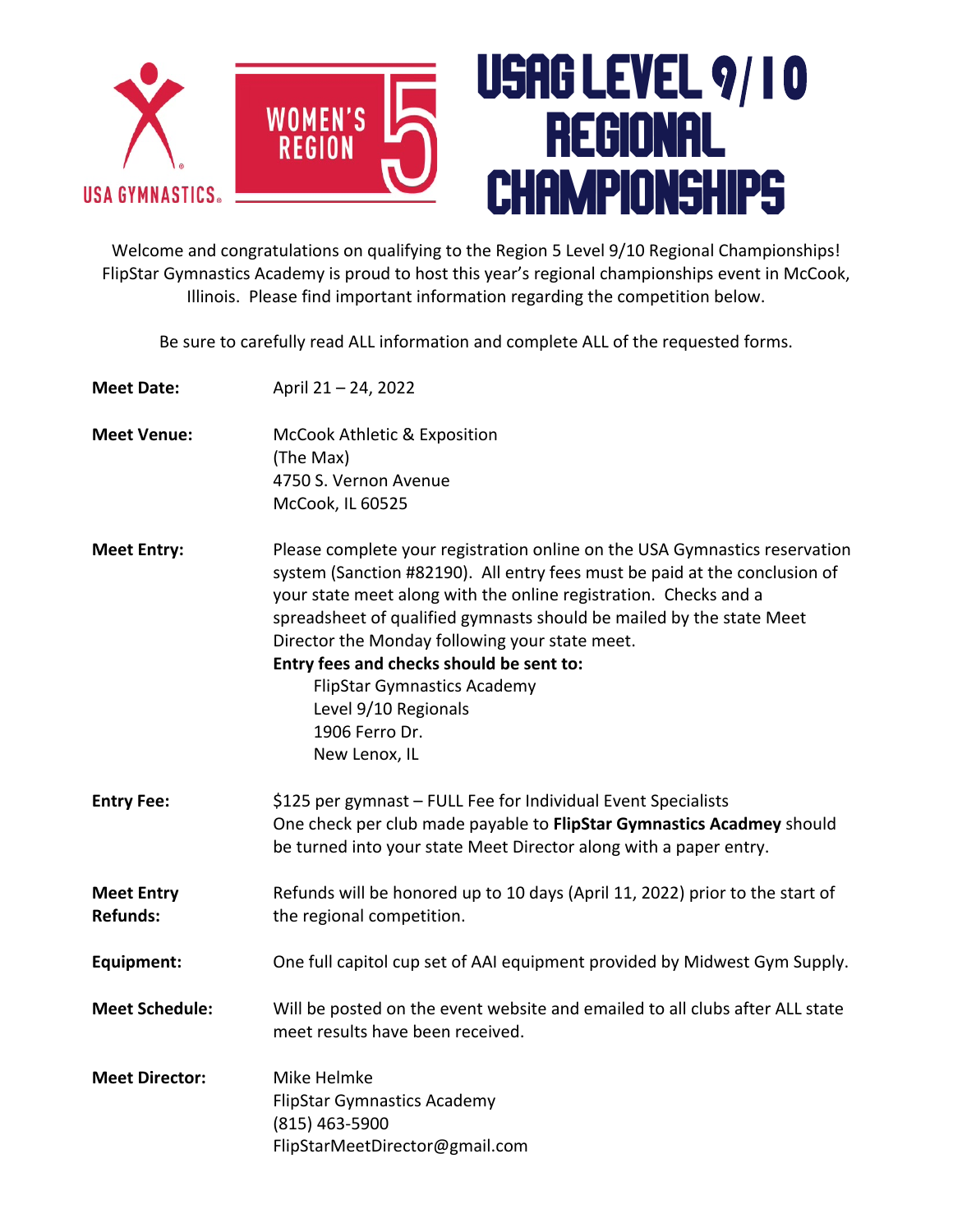## **Qualifying Scores and Petitions:**

|          | AА    | Petitioned AA | IES       | <b>Petitioned IES</b> |
|----------|-------|---------------|-----------|-----------------------|
| Level 9  | 34.00 | 35.00         | 9.0/event | 9.25/event            |
| Level 10 | 34.00 | 35.00         | 9.0/event | 9.25/event            |

IES athletes must be declared as an IES on the official entry form. You may petition an athlete to Regionals due to illness, injury, or family tragedy.

\*\* Petitioned gymnasts must pay the entry fee and will be refunded if the petition is denied. \*\*

| <b>Coaches</b><br><b>Registration:</b> | All coaches MUST be registered through the USA Gymnastics reservation<br>system prior to the competition to receive credentials at the competition.<br>Only coaches with approved credentials will be allowed on the competition<br>floor. The number of credentials per team will be based on the number of<br>athletes attending:<br>1 – 4 athletes $\rightarrow$ Maximum of THREE (3) Credentials<br>5 – 9 athletes $\rightarrow$ Maximum of FOUR (4) Credentials<br>More than $9 \rightarrow$ Contact Patrick Jordan at<br>patrickjordan@gym-nation.com |  |  |
|----------------------------------------|-------------------------------------------------------------------------------------------------------------------------------------------------------------------------------------------------------------------------------------------------------------------------------------------------------------------------------------------------------------------------------------------------------------------------------------------------------------------------------------------------------------------------------------------------------------|--|--|
| <b>Coaches</b><br>Check-In:            | All coaches are required to show their USA Gymnastics pro-membership card<br>upon check-in.                                                                                                                                                                                                                                                                                                                                                                                                                                                                 |  |  |
| <b>Spectator</b><br><b>Admission:</b>  | Adults - \$15<br>Students / Seniors - \$5                                                                                                                                                                                                                                                                                                                                                                                                                                                                                                                   |  |  |
| <b>Hotel</b><br>Information:           | See Hotel Info Sheet attached.                                                                                                                                                                                                                                                                                                                                                                                                                                                                                                                              |  |  |
| <b>Meet</b><br>Website:                | http://flipstargymnastics.com/hosted-competitions.html                                                                                                                                                                                                                                                                                                                                                                                                                                                                                                      |  |  |